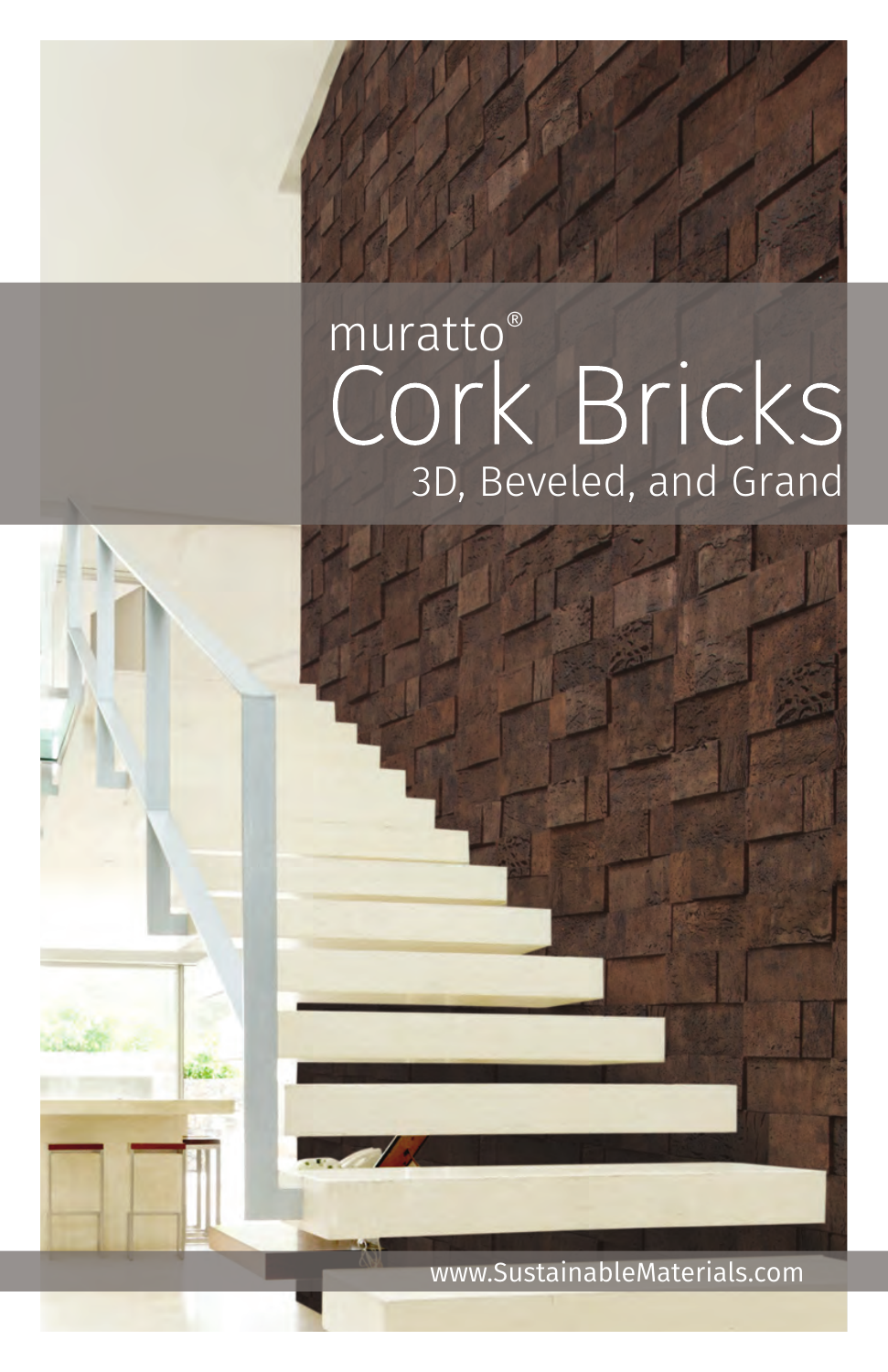## Cork Bricks muratto®

a textured and 3-dimensional wall finish made from natural cork bark, offering sound absorption, a tackable surface, and is available in multiple full-body color options. Available in 3D, Beveled, and Grand versions









GRAND - MULTICOLORED

 $\bigcirc$ effectively absorbs sound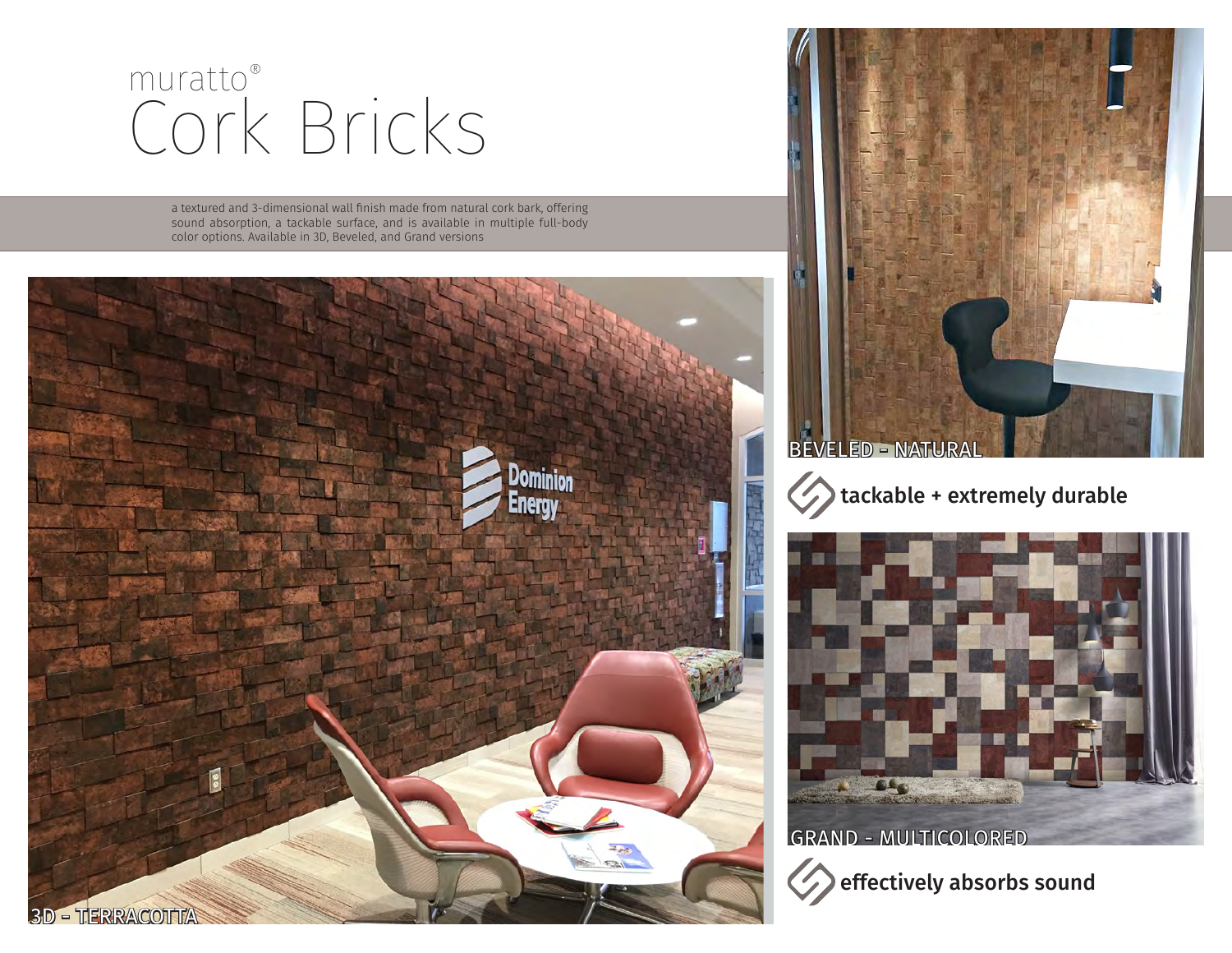## Rricks muratto



#### Beveled Version



\*approximate size based on metric conversion

#### 3D Component Sizes:

 $300*100*7mm$  ~(12" x 4" x  $5/16"$ ) 200\*100\*11mm ~(8" x 4" x 7 /16")  $100*100*14$ mm ~ $(4" \times 4" \times 9)'_{16}$ ")

3D Quantity per box: 27 pieces (9 of each size) 5.81 sq. ft. / box

3D Installation: Water-based contact cement



#### Beveled Size:  $230*70*7mm$  ~(9" x 2  $3/4$ " x  $5/16$ ")

Beveled Quantity per box: 62 pieces 10.74 sq. ft. / box

Beveled Installation: Self adhesive

 $\overline{A}$ 

# Grand Component Sizes: Black Silver Black Heartwood Grey Ivory Natural

300\*200\*4mm ~(12" x 8" x  $\frac{2}{16}$ ") 200\*200\*7mm ~ $(8" \times 8" \times 5/16")$ 200\*100\*11mm ~(8" x 4" x 7 /16") 100\*100\*14mm ~ $(4" \times 4" \times 9)'_{16}$ ")

Grand Quantity per box: 32 pieces (8 of each size) 11.19 sq. ft. / box

Grand Installation: Water-based contact cement

#### Color Options



#### Noise Reduction Coefficient:

0.15 NRC (absorbs approx. 40% of sounds in the human voice frequency range)

#### Colorization:

Water-based, anti-bacteria stain and pigmentation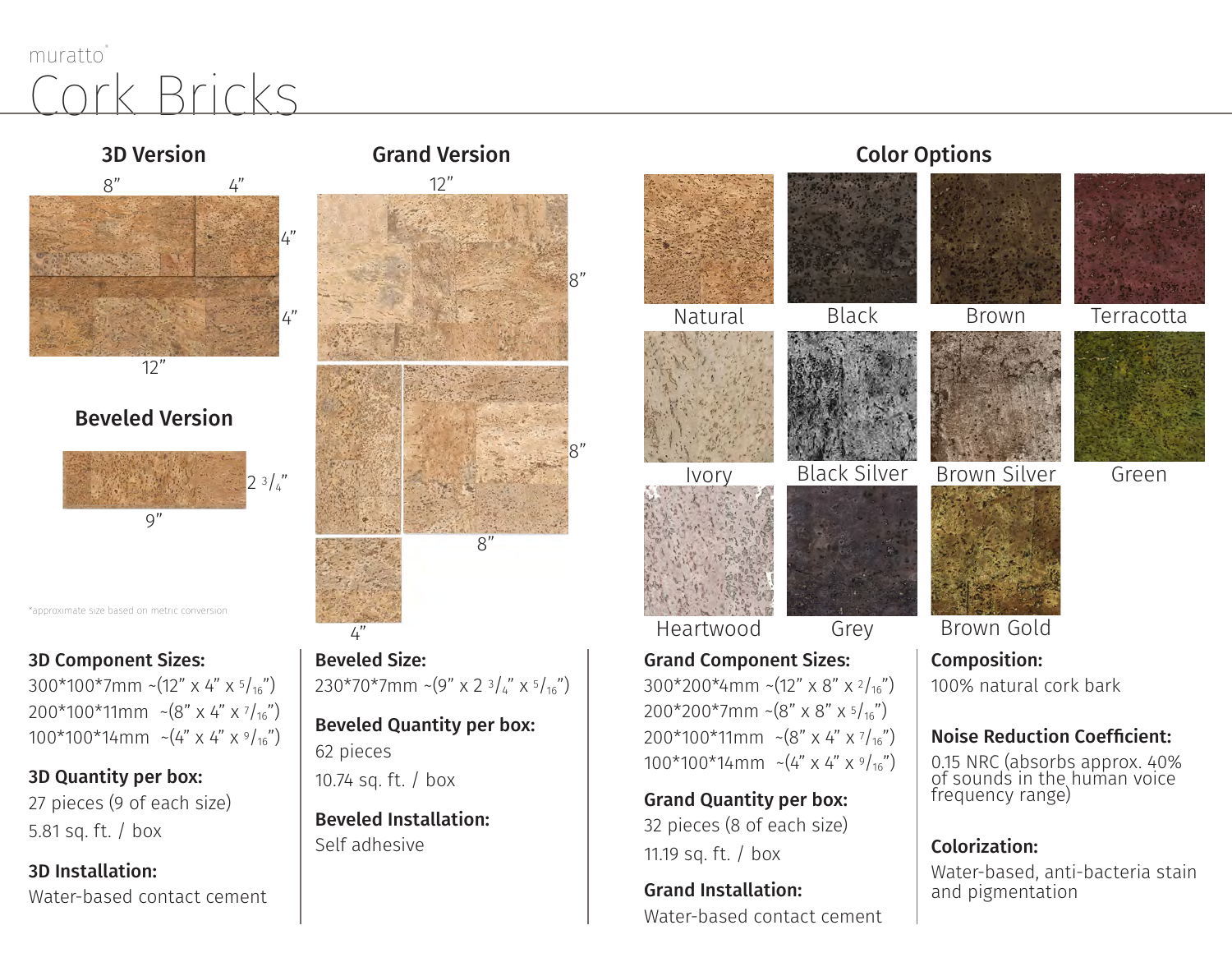### Product Data (available on our website)

[Installation Instructions](http://www.sustainablematerials.com/wp-content/uploads/2015/01/Cork-Bricks-all-Installation-Instructions-SM-2017.pdf)

[Care and Maintenance](http://www.sustainablematerials.com/wp-content/uploads/2015/01/Cork-Bricks-all-Care-and-Maintenance-SM2017.pdf)

[CSI Specification](http://www.sustainablematerials.com/wp-content/uploads/2015/01/Cork-Bricks-all-CSI-SM2017.pdf)

[Warranty](http://www.sustainablematerials.com/wp-content/uploads/2015/01/Cork-Bricks-all-Warranty-SM-2017.pdf)

[MSDS Sheet](http://www.sustainablematerials.com/wp-content/uploads/2015/01/Cork-Bricks-all-MSDS-SM2017.pdf)



 $F$ led - IVOR













## Environmental Compliance:

- Made from 100% reclaimed, rapidly renewable cork
- Low-VOC, NAUF (No Added Urea Formaldehyde), PCP-free
- LEED and Portico Compliant
- Provides thermal and acoustic insulation
- Suitable for both residential and commercial applications